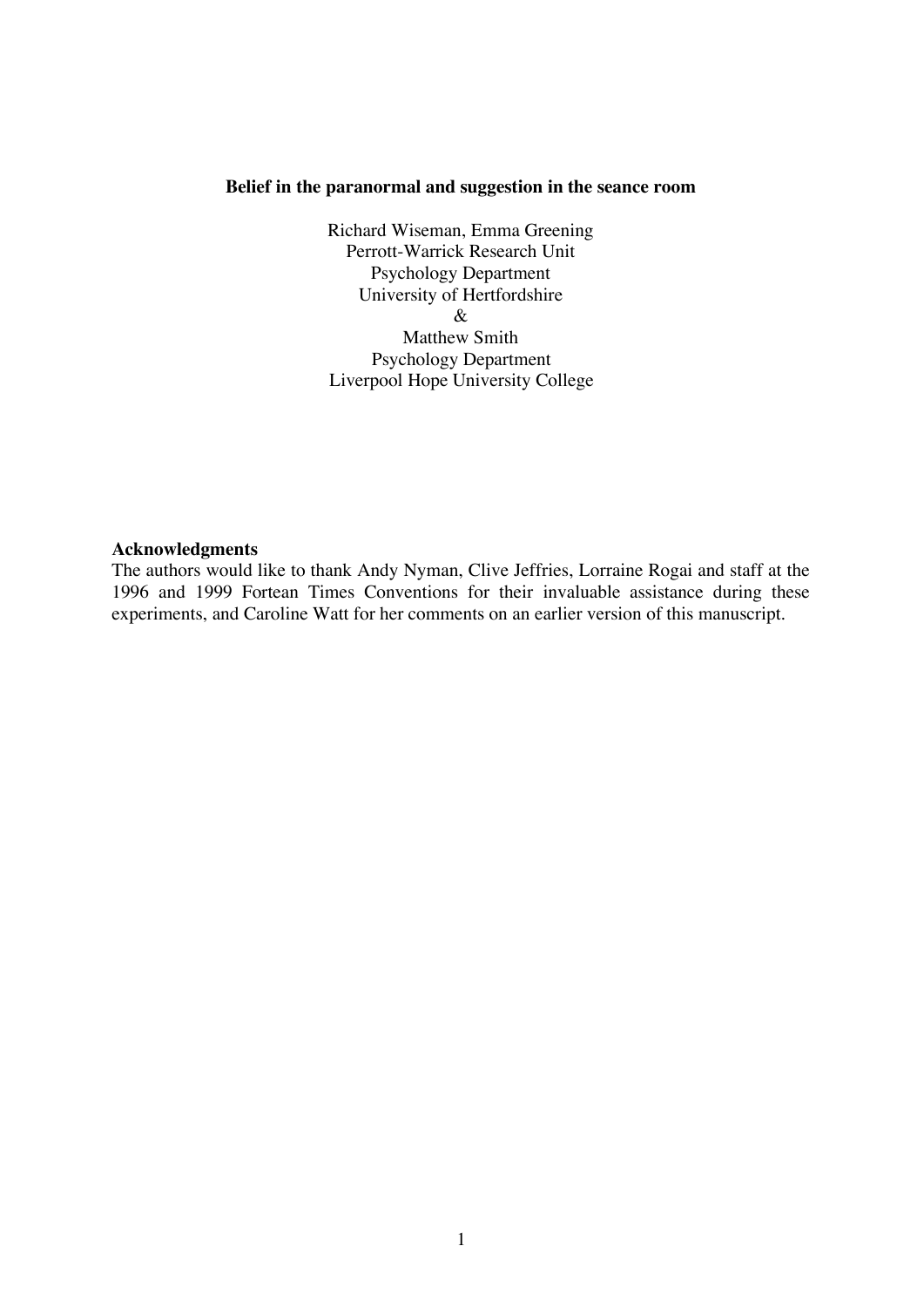#### **Belief in the paranormal and suggestion in the seance room**

#### **Abstract**

In Experiment One, participants took part in a fake seance. An actor suggested that a table was levitating when, in fact, it remained stationary. After the seance, approximately one third of participants incorrectly reported that the table had moved. Results also showed a significant relationship between the reported movement of the table and belief in the paranormal, with a greater percentage of Believers than Disbelievers, reporting that the table had moved. Experiment Two varied whether the suggestion was consistent, or inconsistent, with participants' belief in the paranormal. Results again showed that Believers were more susceptible to suggestion than Disbelievers, but only when the suggestion was consistent with their belief in the paranormal. Approximately one fifth of participants believed that the fake seances contained genuine paranormal phenomena.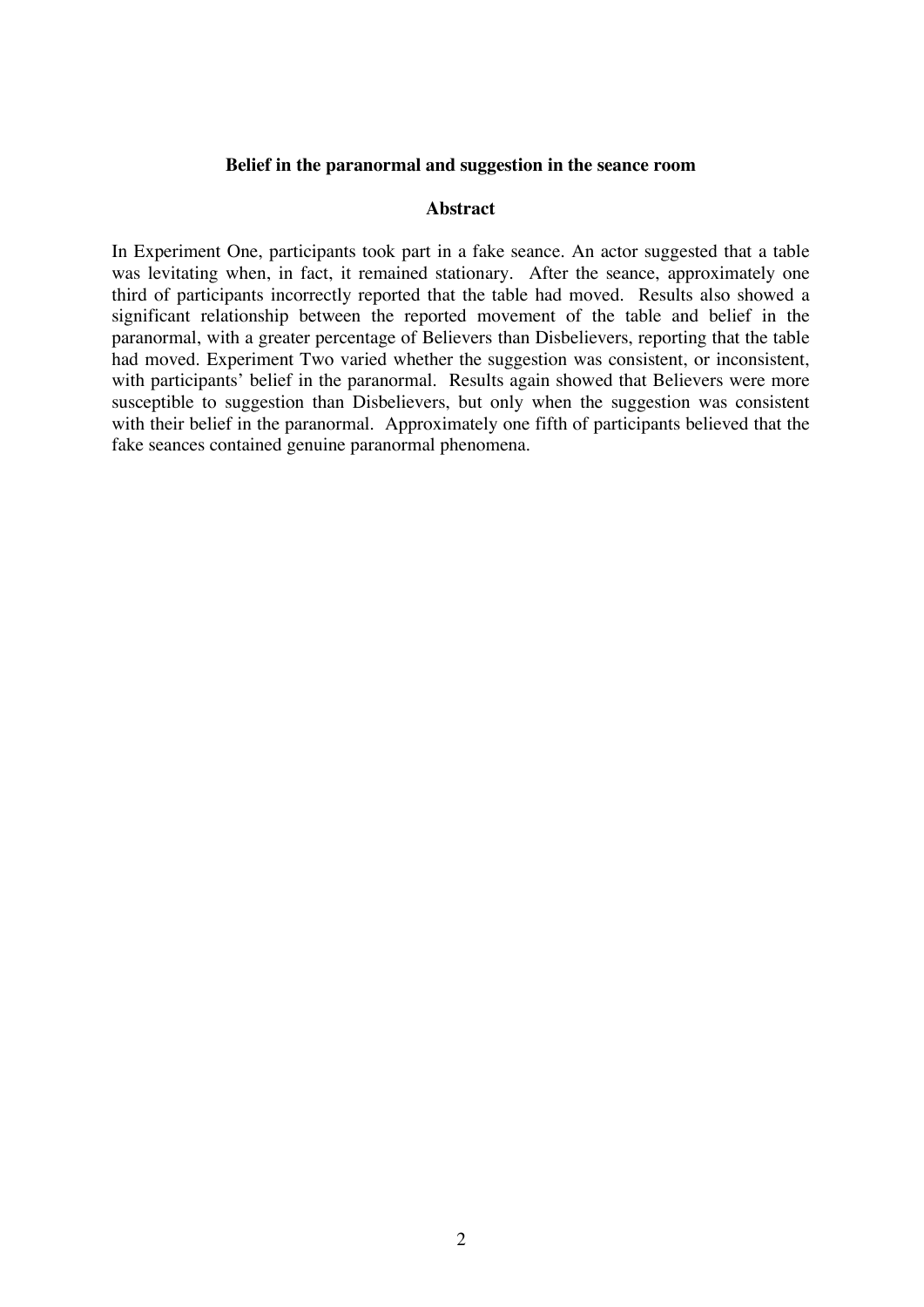The method of the seance is precisely adapted to produce illusions and hallucinations, and it strains credulity to imagine that any trustworthy observations come from it.. *Coover, The Case For and Against Psychical Belief, 1927.*

### **Introduction**

For over a century people have held seances in an attempt to contact the dead (see, e.g., Pearsall, 1972). In a typical seance, a group of people (referred to as 'sitters') sit around a table with a medium, turn out the lights, hold hands and attempt to communicate with the spirit world. In some seances, the medium appears to enter into a trance and delivers messages from the sitters' deceased friends and relatives. In another type of seance (referred to as 'physical seances'), objects that have been treated with luminous paint are placed in the centre of the table, and the spirits apparently cause these objects to levitate and move. Although physical seances were at their most popular during the Victorian period, groups of sitters and mediums still hold physical seances today, often reporting the same type of seemingly inexplicable phenomena that were described by eyewitnesses attending such events at the turn of the last century (see, e.g., Stemman, 1975: Solomon & Solomon, 1999).

Many writers have questioned the reliability of testimony for seance phenomena, arguing that witnesses may have been the victims of trickery and self-deception (see, e.g., Lewis, 1886, Fraser-Harris, 1935; West, 1982). A small number of researchers have also carried out studies demonstrating how sitters can be fooled by fake mediums, and the difficulties involved in accurately observing and remembering the events that take place during a seance. Hodgson and Davey (1887) held fake seances for unsuspecting sitters and asked them to write a description of the seance. They reported that many sitters omitted important events, recalled others in an incorrect order and often believed that they had witnessed genuine paranormal phenomena. In 1898, Lehmann (cited in Jahoda, 1969) conducted a similar experiment and again described how participants' accounts of a fake séance were often wildly inaccurate. Besterman (1932) had sitters attend a mock seance and then answer questions relating to various phenomena that had occurred. Besterman reported that sitters had a tendency to underestimate the number of persons present in the seance room, failed to report major disturbances that took place (e.g., the experimenter leaving the seance room) and experienced the illusory movement of objects. Most recently, Wiseman, Smith and Wiseman (1995) carried out a study to examine the reliability of modern day eyewitness accounts of seance phenomena. Participants attended one of three fake seances. They were shown into a darkened room, sat in a large circle, held hands and attempted to psychically move luminous objects that had been placed in the centre of the circle. Through trickery, two of the objects (a pair of maracas) were made to move during the seance. After the seance, participants completed a questionnaire about their experiences. Results revealed that participants' testimony was often unreliable, with, for example, one in five participants incorrectly stating that the maracas had been examined beforehand, thus misremembering a fact that was fundamental to the working of the trickery.

Although this previous research has demonstrated the unreliability of eyewitness testimony for seance phenomena, none of this work has investigated the degree to which such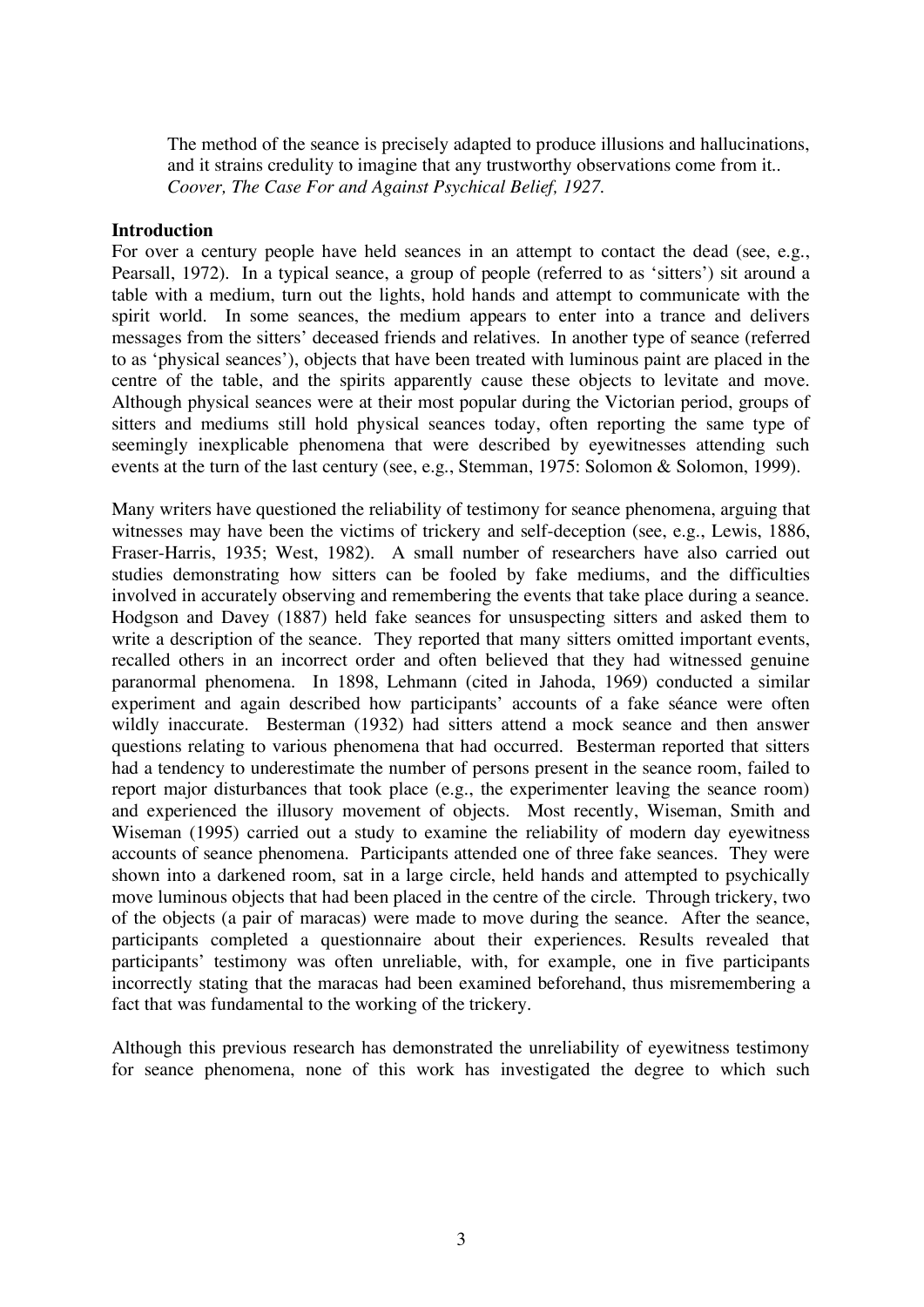testimony could be influenced by the medium's verbal suggestions. Indeed, Besterman explicitly avoided this issue in his study, writing 'It must be noted that neither in the sitting nor in the questions was any experiment made with such misleading suggestions as fraudulent physical mediums often know how to use.'. This is rather unfortunate, as both magicians and fraudulent mediums have written extensively about how they often attempt to use suggestion to deceive sitters into believing, for example, that the seance room has suddenly become cold, that stationary objects are moving, and that there is an unusual sense of presence in the room (Carrington, 1907: Abbott, 1912: Burger, 1986). The experiments reported in this paper present the first systematic examination of the impact that such suggestions have on the reliability of eyewitness for séance phenomena.

Experiment One involved participants taking part in one of eight fake seances. An actor, playing the role of a medium, asked them to sit in a large circle and hold hands. The lights were extinguished and participants were asked to try and psychically move various luminous objects that had been placed in the centre of the circle. Simple forms of trickery were used move two of the objects. The actor then suggested that a small table was levitating when, in reality, it remained stationary. As a control, the actor also asked participants to attempt to psychically move a handbell that had been placed on the table. The handbell remained stationary and the actor did not suggest that it had moved. Two weeks later, participants were asked whether the table and handbell had moved during the seance. It was predicted that the actor's suggestions would cause many participants to report that the table had moved during the seance.

The experiments also examined the possible relationship between participants' belief in the paranormal and the degree to which they were influenced by the actor's suggestion. Researchers have carried out a great deal of work into the psychology of belief in the paranormal (see, e.g., reviews by Irwin, 1993, 1999; French, 1992). Much of this work has examined whether such beliefs correlate with a range of factors, including, intelligence, reasoning ability, critical thinking ability, levels of childhood trauma and creativity. A small amount of this work has also examined the possible relationship between belief in the paranormal and suggestibility. Haraldsson (1985) found a significant positive correlation between paranormal belief and the Gudjonsson Suggestibility Scale. Likewise, Dafinoiu (1995) reported a significant relationship between participants' levels of paranormal belief and their scores on a suggestibility questionnaire, with people who believed in the paranormal exhibiting higher suggestibility scores than disbelievers. The experiments reported here extend this work by examining whether these findings generalise to the more naturalistic context of the séance room.

Prior to the fake séances in Experiment One, participants were asked to indicate whether they believed that genuine paranormal events could occur during seances. Based upon the previous research outlined above, it was predicted that there would be a significant relationship between participants' prior belief in the paranormal and the reported movement of the table, with a greater percentage of Believers than Disbelievers incorrectly reporting that the table had moved.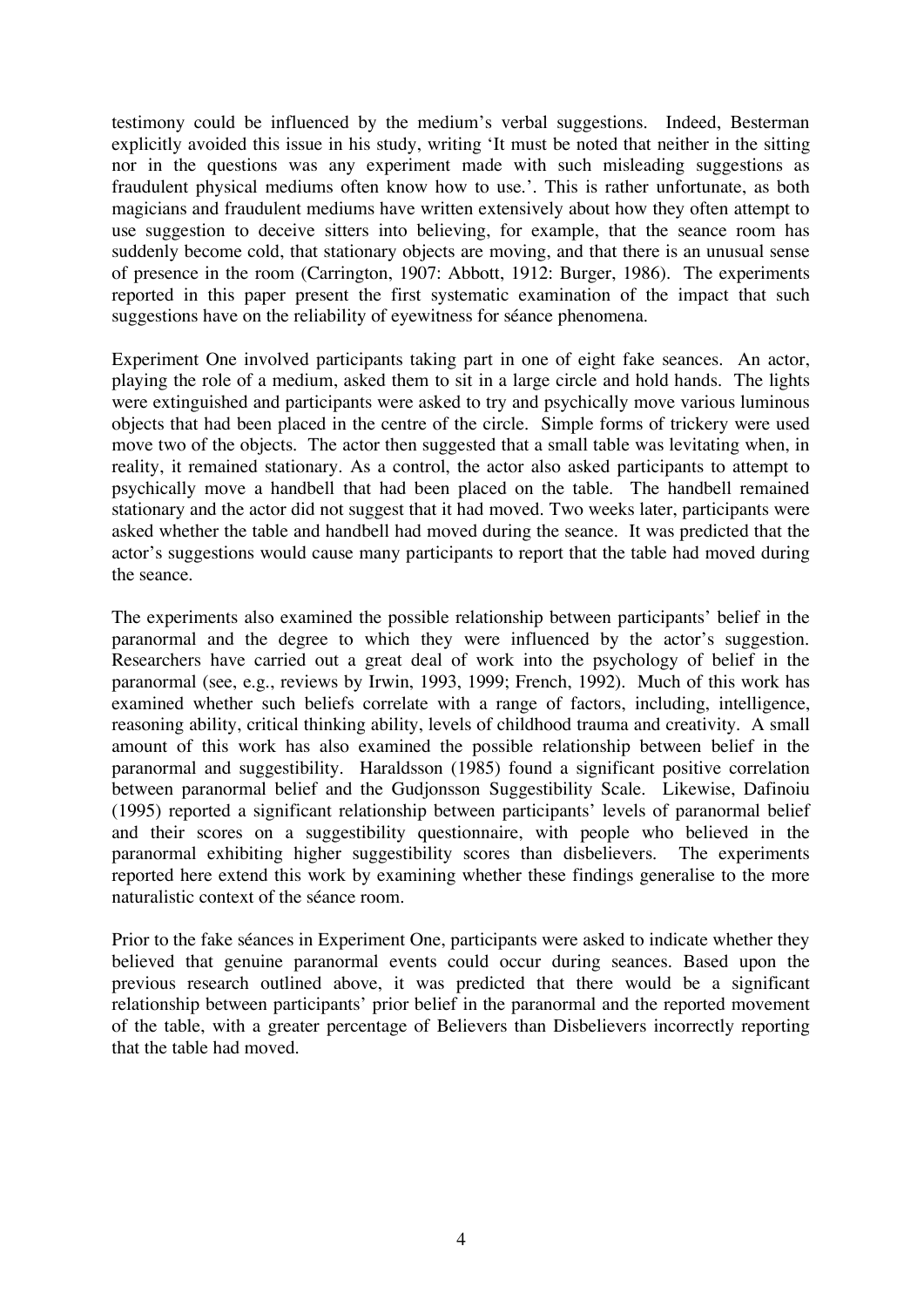# **EXPERIMENT ONE Method**

#### *Participants*

Participants were self-selected delegates attending the 1996 Fortean Times Convention. This is a large, two day, event that attracts a wide cross section of the public who are interested in a variety of unusual phenomena including parapsychology, UFOs, cryptozoology, etc.. 152 people attended one of eight seances. Two weeks after the experiment, everyone who attended a seance was sent a questionnaire. 110 participants returned these questionnaires (response rate: 72.3%).

#### *Equipment and room lay-out*

Four objects were used during the seance; a table (18 inches high with a 10inch by 10inch top) a handbell (6 inches high), a maraca (7 inches long) and a ball (6 inches in diameter). All of these were chosen as they are the type of objects typically used during seances. All of the objects had been treated with luminous paint to ensure that they could be seen in the dark. Approximately the same amount of paint had been placed on the table and handbell to ensure that they would be equally visible during the seance. The experiment took place in a large room. The room had no windows and its doors were sealed and blacked out. Twenty five chairs were arranged into rows on one side of the room and another twenty five arranged into a large circle on the opposite side. The table was placed in the middle of the circle and the other objects were placed on top of it. To ensure that the table and handbell remained stationary during the seance (i.e., were not moved by psychic forces, spirit intervention or mischievous participants) an infra-red light and videocamera was used to record all of the seances.

# *Questionnaires*

Questionnaire One asked participants to note their name and address. The questionnaire explained that, for the purposes of this experiment, the term 'paranormal' was being defined as being any phenomena which were beyond normal explanation. Participants were then asked to respond to the question 'Do you believe that paranormal phenomena sometimes occur during seances' on a scale from 1 (Definitely yes) to 7 (Definitely no). Participants circling either '1', '2' or '3' were classified as 'Believers' (N=36), '4' as 'Uncertain' (N=35), and '5', '6' or '7' as 'Disbelievers' (N=39).

Questionnaire Two presented participants with several statements about the seance (e.g., 'The objects were handed around for examination prior to the seance', 'The medium placed the objects onto the table'), and asked them to rate their level of agreement to each item on a scale from 1 (Definitely correct) to 7 (Definitely incorrect). Responses to just two of the statements ('During the seance, the table moved' and 'During the seance, the handbell moved') were examined. For these items, responses of '1', '2' or '3' were classified as 'Yes', '4' as 'Uncertain', and '5', '6' or '7' as 'No'.

# *Procedure*

Approximately twenty five people attended each fake seance. At the start of each session,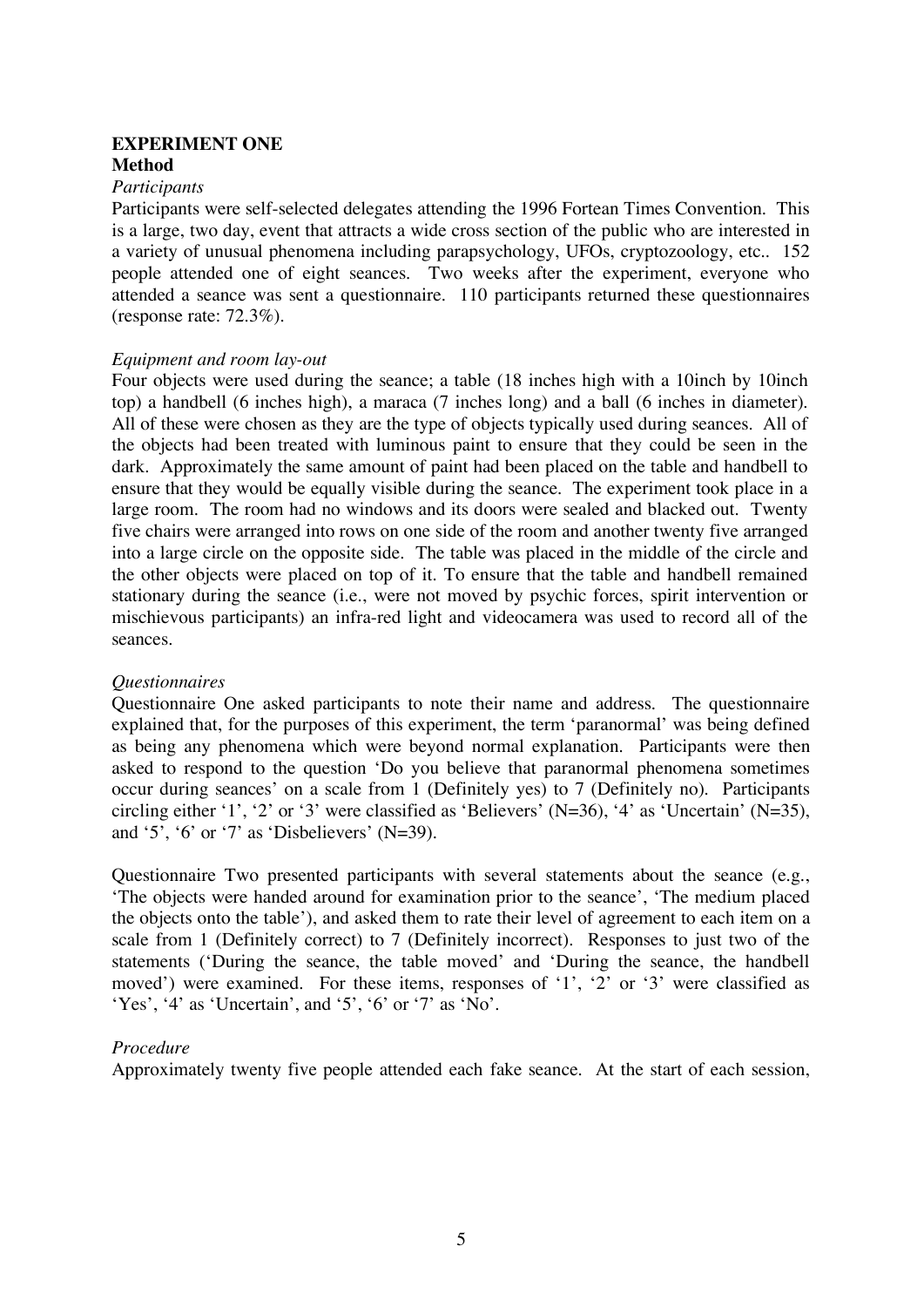participants sat in the rows of chairs on one side of the room. The room lights were lowered into semi-darkness, and the first author (RW) gave a brief talk about the aims of the project and the nature of the forthcoming seance. He explained that he was interested in the psychology of seances and was conducting research into the topic. He also explained that, for ethical reasons, the seance would not involve trying to contact the dead, but would instead consist of participants attempting to psychically move luminous objects in complete darkness. RW did not mention that any of the seance phenomena would be faked, or that there would be any attempt at verbal suggestion. However, neither did he state or suggest that any of the phenomena would be genuine paranormal effects. Instead, he invited participants to take part the seance and make up their own minds about what they had experienced. Finally, RW explained that participants would be sent a questionnaire about their experiences during the seance two weeks after the event. Any participants not wanting to take part were then given an opportunity to leave. All participants remained.

Participants then completed Questionnaire One and were asked to take a seat in the circle of chairs on the opposite side of the room. RW introduced the actor playing the part of the medium and left the room. The actor explained that he did not claim to possess any mediumistic powers, and that his role was to simply guide the group through the seance. He then switched on a small torch, turned off the room lights, took his seat in the circle of chairs and asked everybody to join hands. The actor then turned off his torch and held the hands of the people either side of him. To allow time for participants to become adapted to the dark, the actor spent a few minutes reiterating the purpose of the experiment and reminding people that they were free to leave at any point (all participants remained during all seances). The actor then directed the group's attention towards the maraca. After a few minutes the maraca rolled across the table top and fell to the ground. Participants were then asked to concentrate on the ball. The ball rose approximately 18 inches into the air and then fell to the floor. Both of these phenomena were caused by a hidden assistant moving the objects with a long stick. This simple form of trickery was frequently used by fraudulent mediums during Victorian times, and is described in several texts on faking seance phenomena (see, e.g., Carrington, 1907; Burger, 1986). The removal of both of these objects from the table top allowed all participants a clear view of the table and handbell. The actor then asked participants to try to psychically move the handbell. The handbell remained stationary and the actor did not suggest that it had moved. Finally, the actor asked participants to attempt to psychically move the table. The table remained stationary, however, the actor suggested that it was levitating by using phrases such as 'That's good, the table's lifting up now, that's good' etc.. Each seance lasted approximately fifteen minutes.

Two weeks after the seance, all participants were sent Questionnaire Two and, three weeks after that, a report outlining the method and results of the study. This report also provided the contact details of RW in case any participants wanted to discuss the experiment. No participants contacted RW.

#### **Results**

The infra-red film revealed that both the table and handbell had remained stationary throughout all eight seances.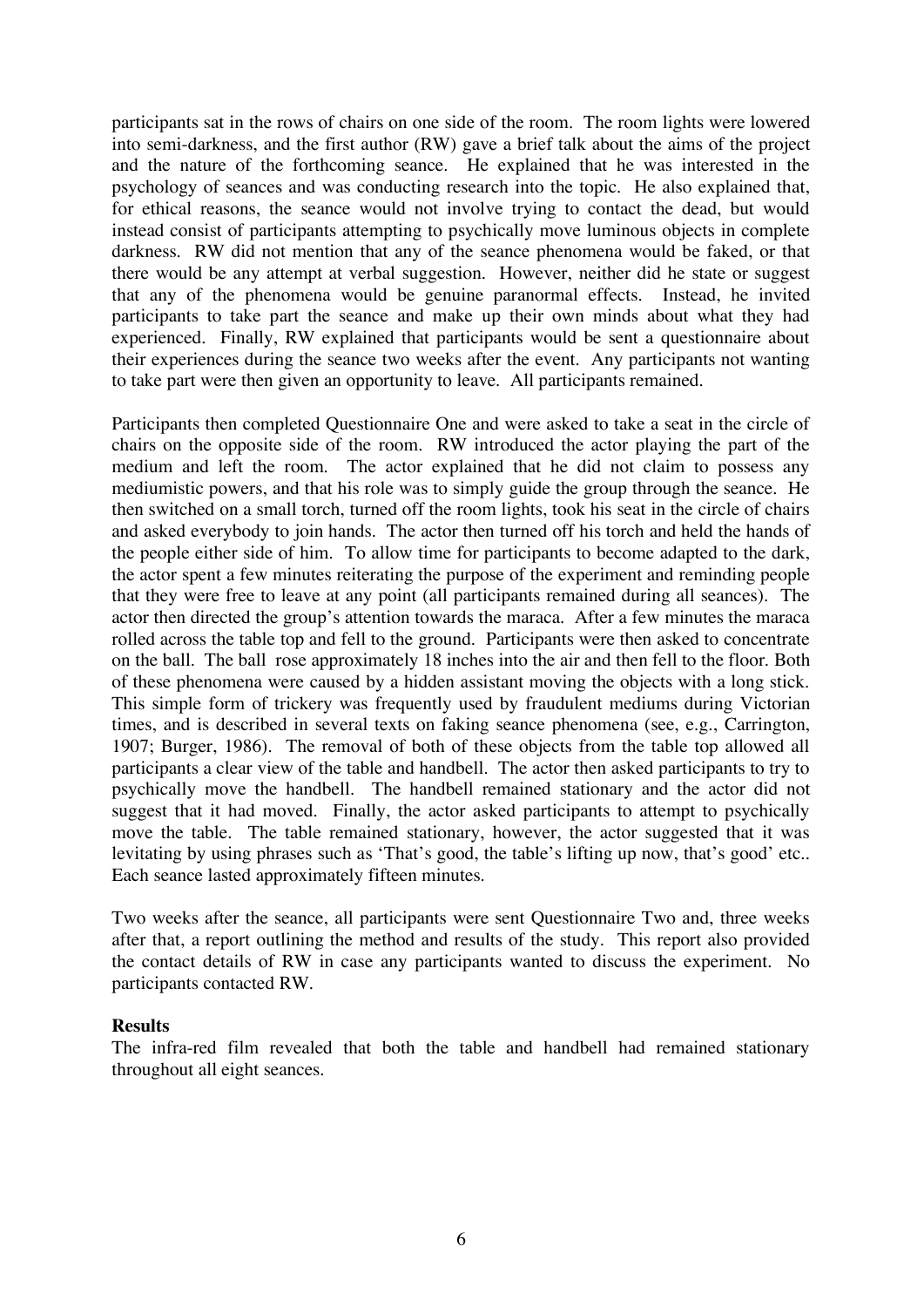### *Reported movement of the table*

Almost 31% of participants incorrectly reported that the table had moved during the seance (see Table 1). There was a significant relationship between participants' prior belief in the paranormal and the reported movement of the table (Chi square=9.43,  $df=4$ ,  $p=.05$ ), with a larger percentage of Believers than Disbelievers reporting that the table had moved.

- - - - - - - - - - - -

Table 1 here - - - - - - - - - - - -

*Reported movement of the handbell*

10% of participants incorrectly reported that the handbell had moved during the seance (see Table 2). There was a nonsignificant relationship between participants' prior belief in the paranormal and the reported movement of the handbell (Chi square=2.72, df=4, p=.61).

- - - - - - - - - - - - Table 2 here

# - - - - - - - - - - - -

# **Discussion**

Approximately 31% of participants reported that the table had moved during the seance, compared to only 10% reporting that the handbell had moved. This indicates that the actor's suggestions had a considerable impact on participants' testimony, and supports the notion that verbal suggestion can be used to deceive sitters into reporting the movement of objects that, in reality, remained stationary during the seance.

Also, as predicted, there was a significant relationship between participants' prior belief in the paranormal and the reported movement of the table, with a greater percentage of Believers than Disbelievers reporting that the table had moved. This effect could be due to a general tendency on the part of Believers to report the movement of objects during the seance. However, the nonsignificant relationship between participants' prior belief in the paranormal and the reported movement of the handbell does not support this hypothesis. Instead, these findings suggest that the Believers were more susceptible to the actor's suggestions than the Disbelievers.

The authors decided to build upon these initial findings by examining the degree to which the effectiveness of the suggestion depended upon whether it was consistent with participants' prior belief in the paranormal. In Experiment One, Believers may have been influenced by the actor's suggestions, in part, because his comments (i.e., that the table was levitating) were consistent with their belief in paranormal phenomena. Experiment Two examined this issue by having the actor make two different types of suggestion. In one part of the seance, referred to as the 'pro-paranormal' condition, the actor suggested that a stationary object (a handbell) was moving. In another part of the seance, referred to as the 'anti-paranormal' condition, he suggested that a moving object (a slate) was stationary.

Believers may be more susceptible to suggestion than Disbelievers regardless of whether the actor's suggestions are consistent or inconsistent with their belief in the paranormal. If so, results would indicate a significant relationship between participants' prior belief in the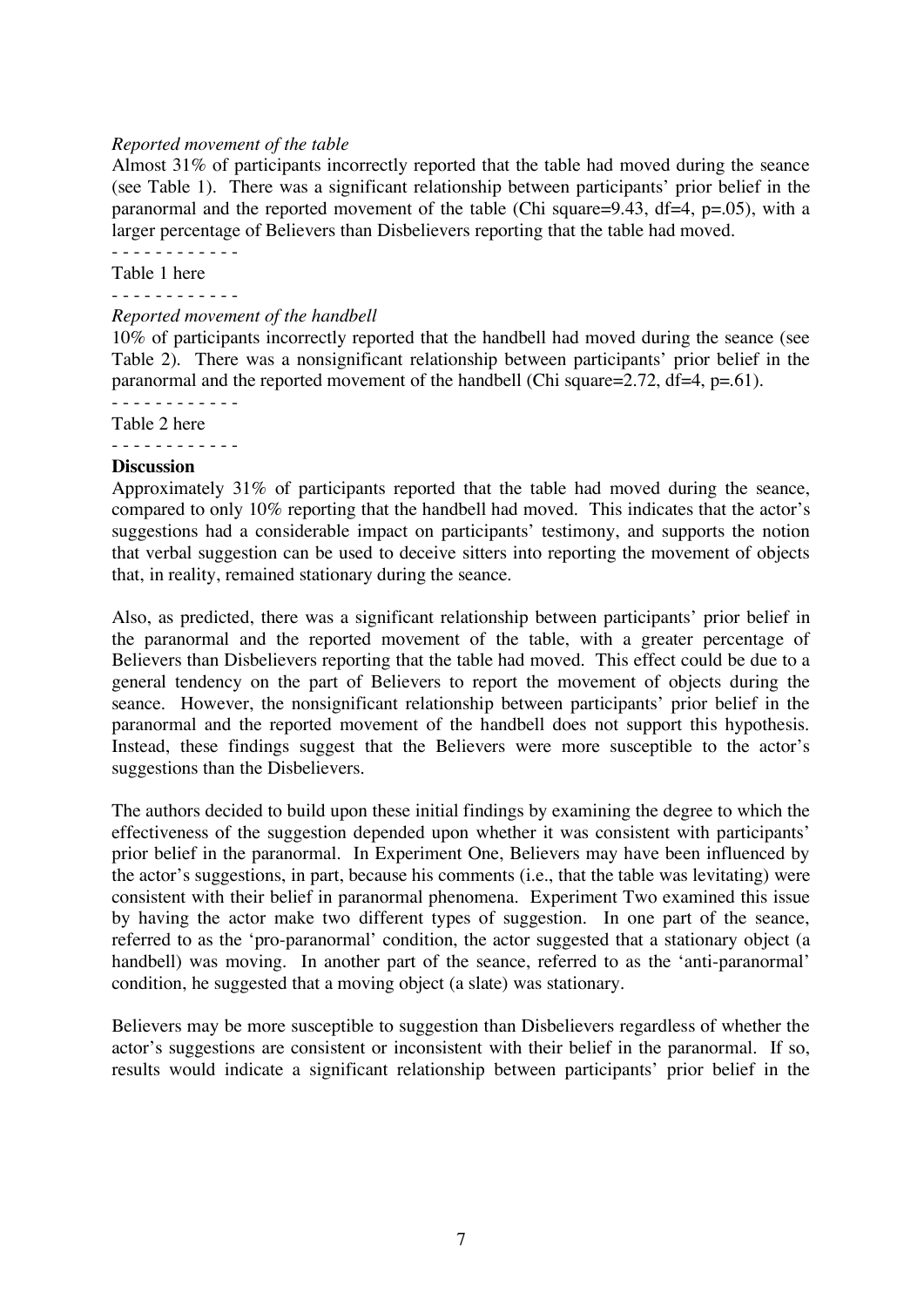paranormal and the reported movement of objects in both conditions. However, a greater percentage of Believers than Disbelievers would report that the handbell had moved in the pro-paranormal condition, whilst a greater percentage of Believers than Disbelievers would report that the slate had remained stationary in the anti-paranormal condition.

Alternatively, participants may only be influenced by suggestions that are consistent with their belief in the paranormal. This would also result a significant relationship between participants' prior belief in the paranormal and the reported movement of objects in both conditions. However, a greater percentage of Believers than Disbelievers would report that the handbell had moved in the pro-paranormal condition, whilst a greater percentage of Disbelievers than Believers would report that the slate had remained stationary in the antiparanormal condition.

Finally, it is also possible that Believers would only be influenced by suggestions that are consistent with their belief in the paranormal, whilst Disbelievers would not be influenced by the suggestions in either condition. Such findings would provide general support for the results of a previous study into a broadly similar topic. Jones & Russell (1980) asked both Believers and Disbelievers to observe a staged demonstration of extra-sensory perception (ESP). In one condition the demonstration was successful (i.e., ESP appeared to occur) whilst in the other it was not. All participants were then asked to recall the demonstration. Believers who saw the unsuccessful demonstration distorted their memories of it and often stated that ESP had occurred. Disbelievers tended to correctly recall the demonstration, even if it appeared to support the existence of ESP. In Experiment Two, such findings would result in a significant relationship between prior belief and reported movement in the proparanormal condition, with a greater percentage of Believers than Disbelievers reporting movement of the handbell. There would, however, be a nonsignificant relationship between prior belief and the reported movement of the slate in the anti-paranormal condition.

Both conditions also used control objects to help assess the general effect of suggesting that a stationary object was moving, and a moving object was stationary. In the pro-paranormal condition, the actor asked participants to psychically move a tambourine. The tambourine remained stationary and the actor did not suggest that it had moved. In the anti-paranormal condition, the actor asked participants to psychically move a candlestick. The candlestick moved the same distance as the slate, but the actor made no suggestions about it remaining stationary.

There was also one minor methodological difference between Experiments One and Two. In Experiment One, Questionnaire Two presented participants with statements such as 'During the seance, the table moved', and asked them to rate their level of agreement on a seven point scale. Responses of '1', '2' or '3' were then classified as 'Yes', '4' as 'Uncertain', and '5', '6' or '7' as 'No'. As some participants may not have interpreted the scale in the way intended by the experimenters (e.g., participants may have circled '4', but not meant to indicate that they were uncertain about the movement of the table), the possible response options in Questionnaire Two were simplified to 'Yes', 'No' and 'Uncertain' .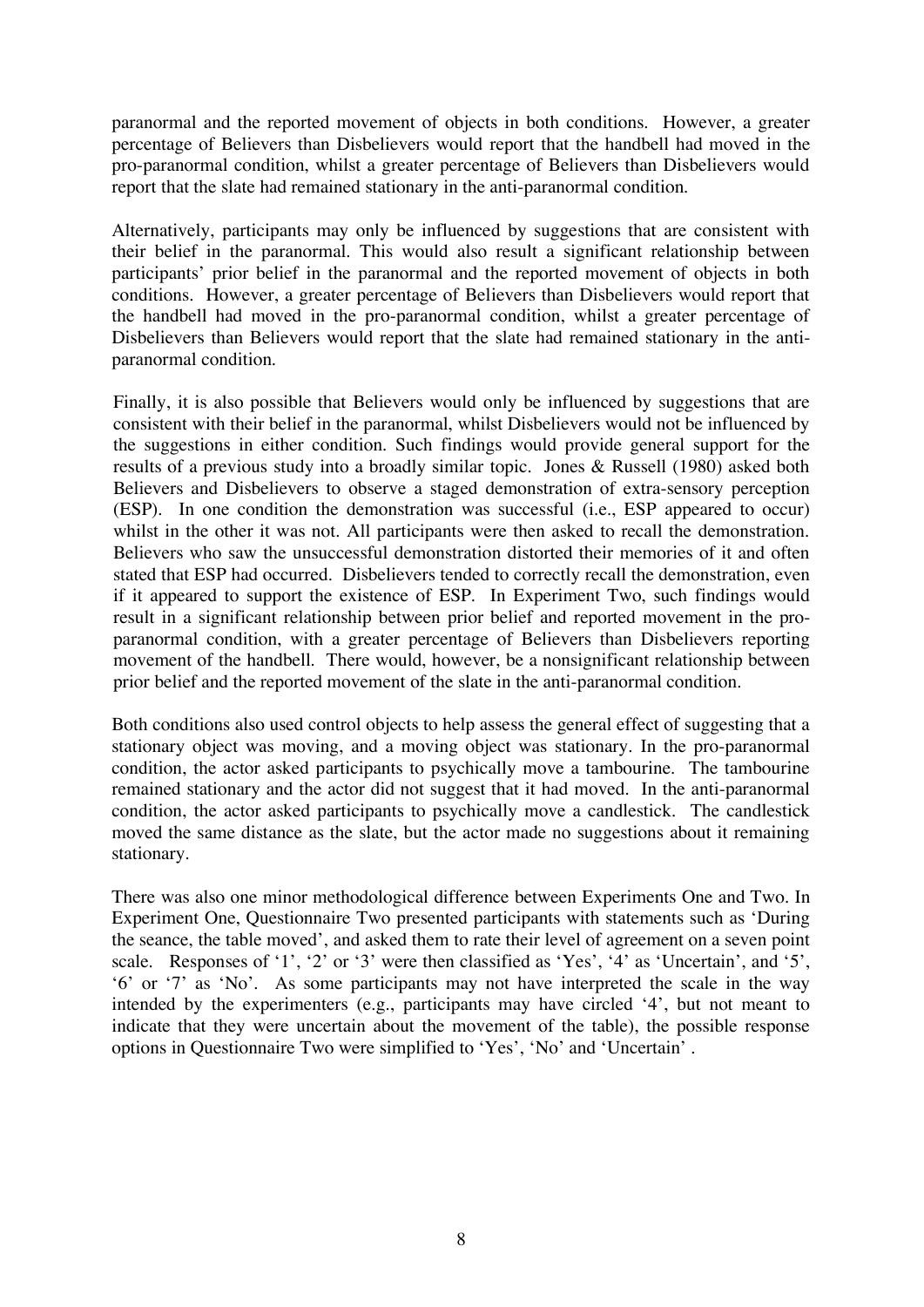# **EXPERIMENT TWO Method**

# *Participants*

Participants were self-selected delegates attending the 1999 Fortean Times Convention. 198 people attended one of twelve seances. Two weeks after the seance, all attendees were sent Questionnaire Two. 125 participants returned these questionnaires (response rate: 63.1%).

# *Equipment and room lay-out*

Five objects were used in this seance: a handbell (6 inches high), a candlestick (9 inches high), a slate (8 inches long, 6 inches wide), a tambourine (12 inches in diameter) and ball (6 inches in diameter). All of the objects were treated with luminous paint to ensure that they could be seen in the dark. Approximately the same amount of paint had been placed on the handbell and tambourine, and the slate and candlestick, to ensure that they were equally visible during the seance. Also, only the base of the candlestick was treated with luminous paint to ensure that it created a similar visual image as the slate (i.e., luminious dots close to the surface of the table) when in complete darkness. The experiment took place in a large room. The room had no windows and its doors were sealed and blacked out. Twenty five chairs were arranged a circle around a large table (approximately 5 feet in diameter). The luminous objects were placed on top of the table. It was not possible to film the seances in this experiment due to technical problems.

# *Questionnaires*

Questionnaire One was identical to that employed in Experiment One.

Questionnaire Two presented participants with statements about the seance, and asked them to rate their agreement to each item by marking one of three responses ('Yes', 'Uncertain', 'No'). Responses to four of these statements ('During the seance, the bell moved', 'During the seance, the slate moved', 'During the seance, the tambourine moved' and 'During the seance the candlestick moved') were analysed. The questionnaire also asked participants whether they had attended one of the seances in Experiment One (possible responses: 'Yes' or 'No'), as any participants who had attended a previous seance were to be removed from all analyses.

# *Procedure*

Approximately twenty five people attended each fake seance. RW again gave an initial talk to participants, covering the same points as those described in the procedure section of Experiment One. Participants were given an opportunity to leave the experiment at this point, but all remained. Participants then completed Questionnaire One. In this experiment, RW played the role of the 'medium', but again explained that he did not claim to have any mediumistic or psychic abilities. The objects were then arranged on the table in such a way as to ensure that all of the participants had a clear line of vision to all of the objects. RW turned off the room lights, took his seat in the circle of chairs and asked everybody to join hands. RW then reminded participants that they could leave at any point in the seance (all participants remained). RW asked participants to concentrate on the ball. After a few moments the ball rose into the air and then slowly returned to the table. RW then asked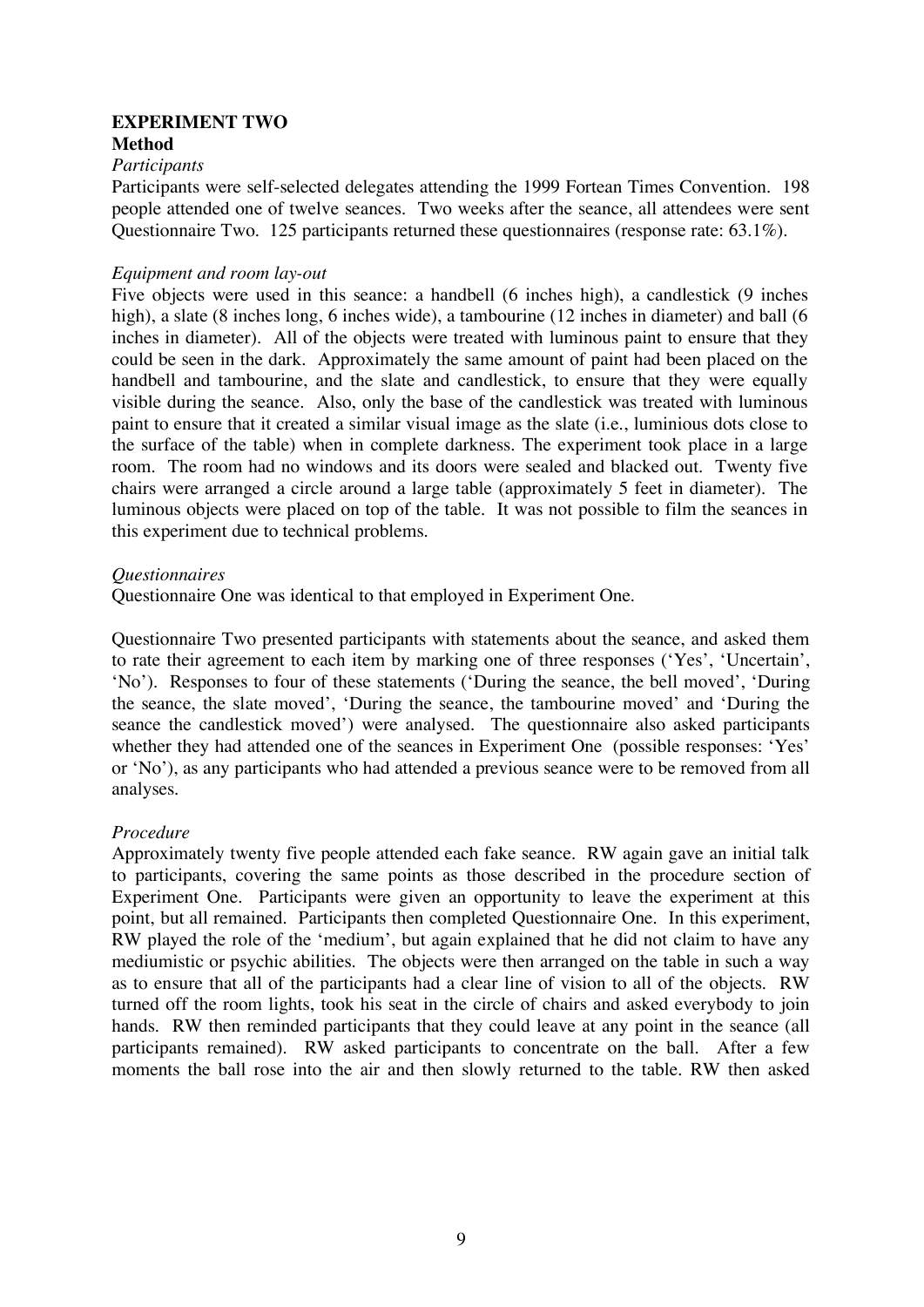participants to focus their attention on the tambourine. The tambourine failed to move and RW made no suggestion concerning its movement. Next, RW had the group concentrate on the handbell. Although the handbell remained stationary, RW suggested that it was moving by using phrases such as 'That's good, the bell is moving now, lift the bell up, that's good' etc.. Participants were then asked to try to psychically move the candlestick. The candlestick moved approximately two inches, but RW made no suggestions about its movement. Finally, participants were asked to observe the slate. The slate moved also moved approximately two inches, however, RW suggested that it was not moving by using phrases such as 'it's not working, not to worry, don't be disappointed' etc.. As in Experiment One, the movement of the ball, candlestick and slate were performed by a hidden assistant. Two weeks later, all participants were sent Questionnaire Two and, three weeks after that, a report describing the methods and results of the experiment. No participant contacted RW after receiving the report.

### **Results**

Due to technical problems in the first two seances (wherein the slate and candlestick failed to move in the desired way), data from participants attending these sessions were not included in the analyses  $(N= 20)$ . In addition, data from participants who had attended a seances in Experiment One were also discarded  $(N=5)$ . The procedure used to classify participants as 'Believers', 'Uncertain' and 'Disbelievers' in Experiment One was used to classify participants in this experiment.

### *Pro-paranormal condition: Perceived movement of the handbell*

11% of participants incorrectly reported that the handbell had moved during the seance (see Table 3). There was a significant relationship between participants' belief in the paranormal and the reported movement of the handbell (Chi square=  $9.101$ , df=4, p=.05), with a greater percentage of Believers than Disbelievers reporting that the handbell had moved.

- - - - - - - - - - - -

Table 3 here - - - - - - - - - - - -

# *Pro-paranormal condition control: Reported movement of tambourine*

10% of participants incorrectly reported that the tambourine had moved during the seance (see Table 4). There was nonsignificant relationship between participants' prior belief in the paranormal and the reported movement of the tambourine (Chi square= 4.10, df=2, p= .39).

- - - - - - - - - - - -

Table 4 here - - - - - - - - - - - -

*Anti-paranormal condition: Reported movement of slate*

86% of participants incorrectly reported that the slate had remained stationary during the seance (see Table 5). There was a non significant relationship between participants' prior belief in the paranormal and the reported movement of the slate (Chi square= .95, df=4,  $p=$ .92).

- - - - - - - - - - - -

Table 5 here - - - - - - - - - - - -

10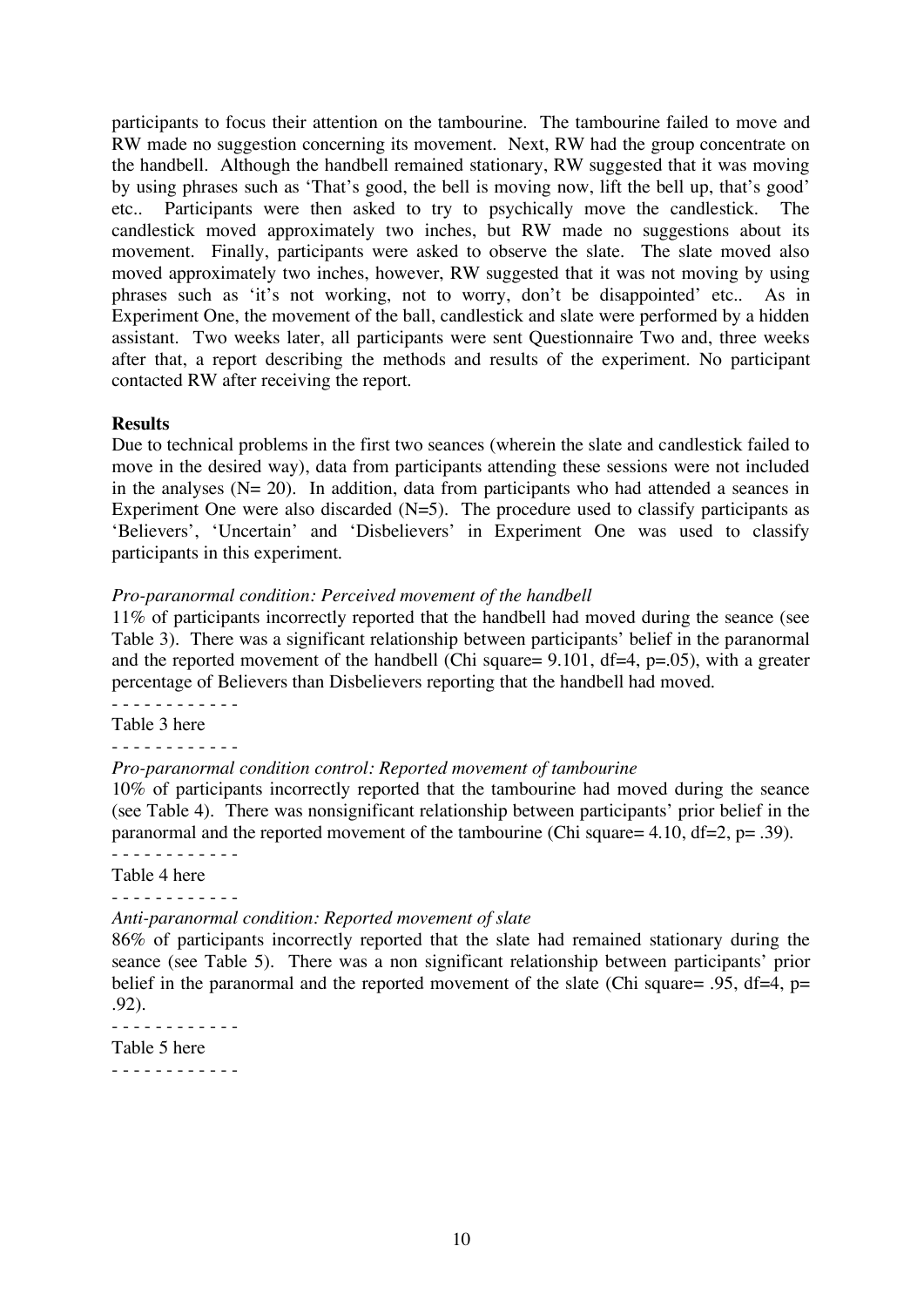### *Anti-paranormal condition control: Reported movement of the candlestick*

9% of participants incorrectly reported that the candlestick had remained stationary during the seance (see Table 6). There was a non significant relationship between participants' prior belief in the paranormal and the reported movement of the candlestick (Chi square=4.41, df=4,  $p = .35$ ).

- - - - - - - - - - - -

Table 6 here

#### **Discussion**

In Experiment Two, RW suggested that a stationary handbell was moving during the seance, but did not suggest that a stationary tambourine was moving. 11% of participants incorrectly reported that the handbell had moved, whilst 10% reported that the tambourine had moved. This does not provide support for the notion that RW's suggestions influenced the degree to which participants reported that a stationary object was moving, and thus failed to replicate the results obtained in Experiment One. However, 86% of participants incorrectly reported that the slate had remained stationary during the seance, compared to just 9% of people indicating that the candlestick hadn't moved. This large difference may have been due to RW's suggestion, and/or may have simply reflected that the candlestick was easier to see due to its shape.

As predicted, there was a significant relationship between participants' prior belief in the paranormal and the reported movement of the handbell, with a greater percentage of Believers than Disbelievers reporting that it had moved. Again, this finding cannot be explained in terms of a general tendency for Believers to endorse the movement of objects, as there was a nonsignificant relationship between participants' prior belief in the paranormal and the reported movement of the tambourine. This result, combined with the findings from Experiment One, strongly supports the notion that in the seance room, Believers are more suggestible than Disbelievers for suggestions that are consistent with the existence of paranormal phenomena.

There was no significant relationship between participants' prior belief in the paranormal and the reported movement of either the slate or candlestick. These findings suggest that Believers are no more suggestible than Disbelievers for suggestions that are inconsistent with the existence of paranormal phenomena.

Many different mechanisms could underlie these effects. For example, the verbal suggestions may have influenced participants' perception and/or memory of the movement of the objects. Alternatively, participants may have been influenced by the demand characteristics of the situation. That is, they may have found it difficult to judge whether the luminous objects were actually moving, and simply relied upon the comments of the person leading the seance. Or, some may have simply endorsed the statements on Questionnaire Two because they were positively phrased (e.g., 'During the séance, the table moved'). Previous work into the psychology of suggestion have not, for the most part, supported the notion that these types of findings are due to demand characteristics (see, e.g., Rantzen and Markham, 1992). However, future work could tease apart these competing interpretations by, for example,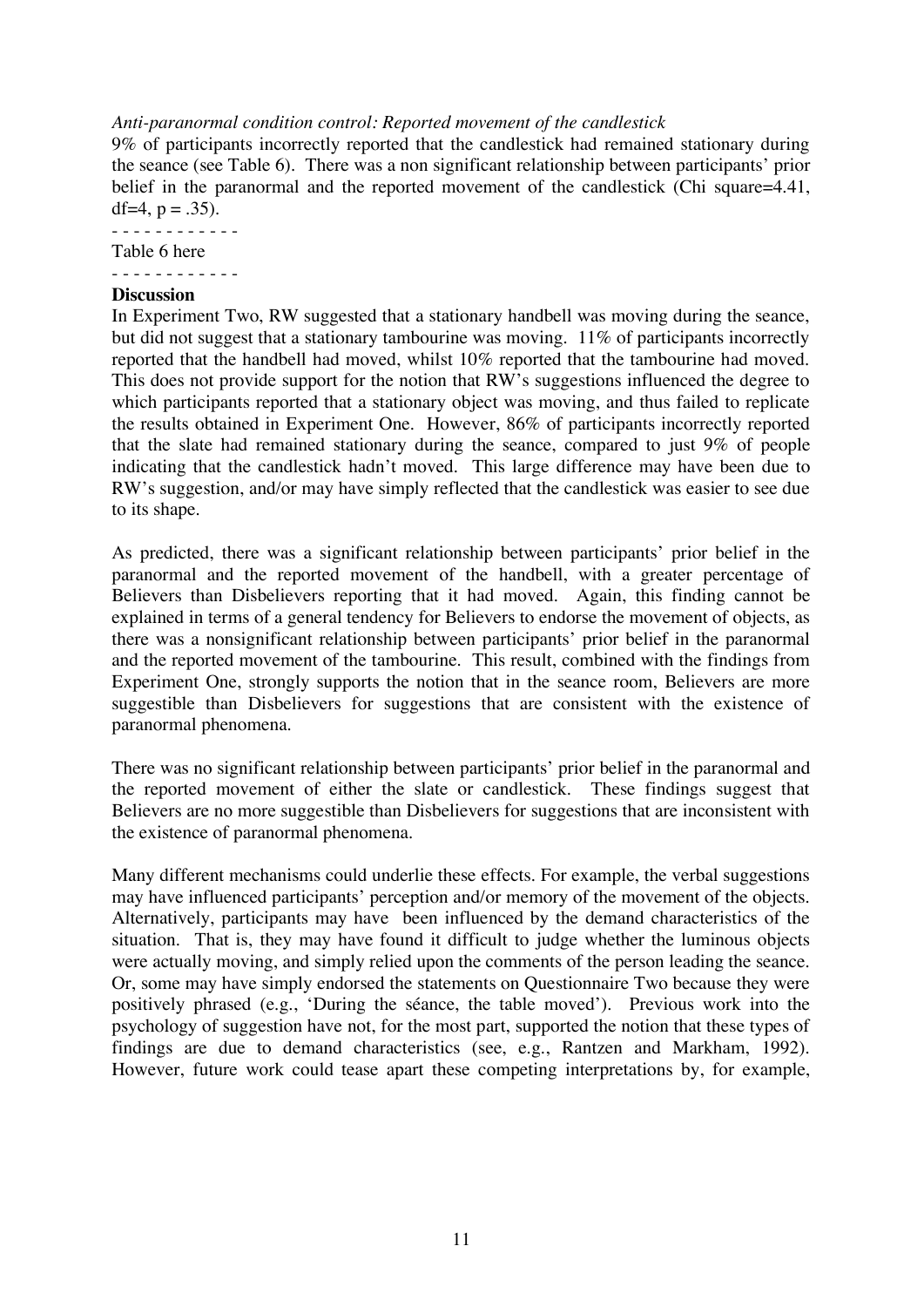asking participants whether they actually saw the objects move, or were simply being guided by the comments of the person leading the seance.

Both Experiments also provided strong evidence that many other types of phenomena frequently reported at 'genuine' seances may also be illusory. One of the items on Questionnaire Two asked participants if they had experienced any unusual phenomena (other than the movement of objects) during the seance (possible responses; 'Yes', 'Uncertain' or 'No'). In Experiment One, 20% of participants indicated that they had experienced these phenomena, with a significantly greater percentage of Believers (30%) than Disbelievers (8%) reporting such experiences (Chi square=6.36, df=4, p=.04). In Experiment Two,  $21\%$ of participants reported such experiences. In addition, the relationship between participants' prior belief in the paranormal and the reporting of such experiences was in the same direction as Experiment One, and approached significance (Chi square=8.78, df=4, p=.07). The Questionnaire also asked participants to describe their experiences. Many people reported the type of quite dramatic phenomena often associated with 'genuine' seances, including being in an unusual psychological state (e.g., 'Feeling of depersonification and elation when the objects moved'); changes in temperature (e.g., 'Cold shivers running through my body when I concentrated hard on moving the objects'); an energetic presence (e.g., 'A strong sense of energy flowing through the circle which increased'), and unusual smells (e.g., 'A smell of hot plastic, combination of sweet and acrid smell'). Thus, the fake seances caused participants to report many of the experiences described by those attending 'genuine' seances, suggesting that such effects are the result of psychological processes (e.g., psychosomatic experiences brought about by participants' heightened expectations or strong beliefs), rather than being caused by paranormal, psychic or mediumistic mechanisms. Future work could examine the factors that enhance and disrupt the reporting of such experiences.

Questionnaire Two also asked participants whether they believed that they had witnessed any genuine paranormal phenomena during the seance (possible responses: 'Yes', 'Uncertain' and 'No'). In Experiments One and Two, approximately 16% and 11% of participants indicated that they believed that some of the phenomena were paranormal. In both experiments there was also a significant relationship between participants' prior belief in the paranormal and whether they believed that the seance had contained genuine paranormal phenomena, with a greater percentage of Believers than Disbelievers indicating that this was the case (Experiment One: Chi square=40.60, df= 4, p=.0001: 40% of Believers vs 3% of Disbelievers in 'Yes' category: Experiment Two: Chi square=24.32, df=4, p = .0001; 24% of Believers vs 3% of Disbelievers in 'Yes' category). Interestingly, many participants indicated that they were convinced that the 'suggested' phenomena (i.e., the 'movement' of the table in Experiment One, and the handbell in Experiment Two) were paranormal.

It is difficult to know the extent to which these findings will generalise to other groups of participants and other settings. The participants in both experiments were self-selecting individuals attending a convention about strange phenomena. As such, their responses may not be typical of a wider, and more representative, cross-section of the general public. In addition, there were several major differences between the seances held during these experiments and most 'genuine' seances. Many sitters at 'genuine' seances may be far more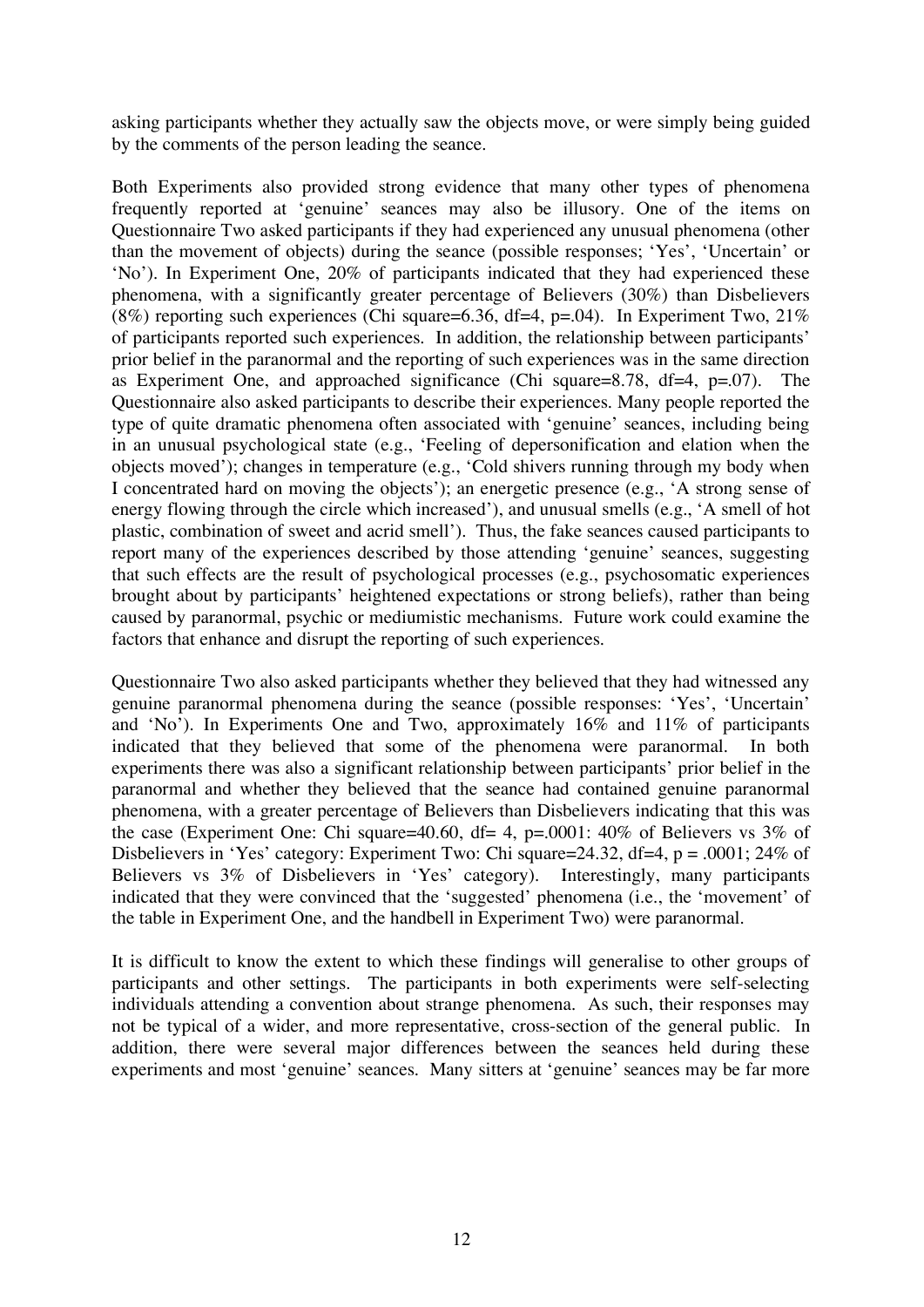motivated to believe that they are witnessing genuine paranormal phenomena than the participants in our experiments because, for example, they may have recently suffered a bereavement and want to see evidence that the spirit of their friend or relative has survived bodily death. Also, during our fake seances, participants were not told that the seance would contain genuine paranormal phenomena, nor did the person leading the seance claimed to be a medium. In a 'genuine' seance, sitters are explicitly told that the seance will involve contact with the spirit world, and that the person in charge of the seance has genuine mediumistic abilities. Finally, 'genuine' seances often last for many hours, whereas our fake seances only lasted approximately fifteen minutes. It is highly likely that the conditions associated with a 'genuine' seance could greatly enhance many of the psychological effects obtained in the fake seances, thus resulting in even more unreliable and inaccurate testimony.

For over a century people have attended physical seances and reported witnessing seemingly inexplicable phenomena. Experiments conducted around the turn of the last century revealed that many of these accounts were unreliable. The experiments reported here have shown that modern day witnesses also produce inaccurate testimony of séance phenomena. In addition, these experiments represent the first attempt to systematically examine verbal suggestion within the context of the seance. They have demonstrated that such suggestions have the potential to cause sitters to incorrectly report that stationary objects were moving, and that moving objects were stationary. The studies have also produced strong evidence that within the context of a seance, Believers are significantly more susceptible to verbal suggestion than Disbelievers, but only when the suggestion is consistent with the existence of paranormal phenomena. Both experiments also revealed that during the fake seances many participants reported experiencing the type of unusual phenomena often associated with 'genuine' seances, including, for example, sudden changes in temperature, a sense of unusual energy and odd smells. Finally, results also showed that about a fifth of participants believed that the fake seance contained genuine paranormal phenomena, and that a significantly greater percentage of Believers than Disbelievers believed this to be the case.

In the same way that other types of magic tricks have provided interesting insights into attentional, perceptual and memorial processes (see, e.g., Lamont & Wiseman, 1999), so these experiments have demonstrated how the seance room can provides psychologists with a naturalistic way of examining verbal suggestion, thus overcoming the concerns of those researchers who have questioned the ecological validity of laboratory based studies involving only students and relatively unrealistic stimulus material, such as slides and videotapes (see, e.g., Spiegel, 1995). It is hoped that the findings will encourage other investigators to venture out of their laboratories and into the seance room.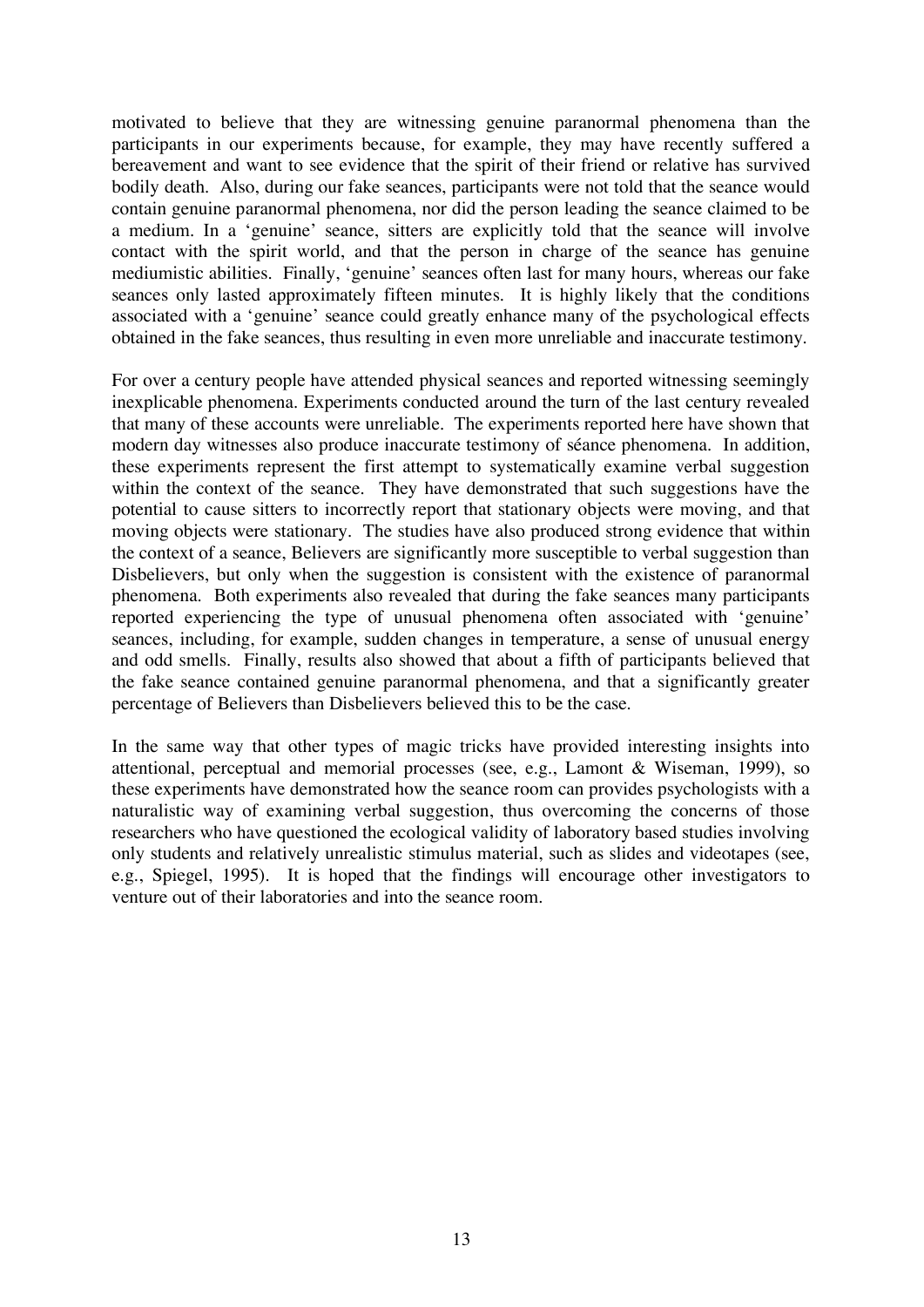#### **References**

Abbott, D.P. (1912). *Behind the Scenes with the Mediums.* Chicago: Open Court Publishing Company.

Besterman, T. (1932). The Psychology of Testimony in Relation to Paraphysical Phenomena: Report of an Experiment. *Proceedings of the Society for Psychical Research, 40,* 363-387.

Burger, E. (1986). *Spirit Theater.* New York: Kaufman and Greenberg.

Carrington, H. (1907). *The Physical Phenomena of Spiritualism.* Boston: Herbert B. Turner & Co.

Dafinoiu, I. (1995). Self-attribution, expectancy, suggestibility. *Revue Roumaine de Psychologie*, *39(2)*, 139-145.

Fraser-Harris, D.F. (1935). Is seeing believing? *Discovery*, May, 138-141.

French, C.C. (1992). Factors underlying belief in the paranormal: Do sheep and goats think differently? *The Psychologist*, *5*, 295-299.

Haraldsson, E. (1985). Interrogative suggestibility and its relationship with personality, perceptual defensiveness and extraordinary beliefs. *Personality and Individual Differences*, *6*, 765-767.

Hodgson, R. & Davey, S. J. (1887). The Possibilities of Mal-observation and Lapse of Memory from a Practical Point of View. *Proceedings of the Society for Psychical Research, 4,* 381-495.

Irwin, H. J. (1993). Belief in the paranormal: A review of the empirical literature. *Journal of the American Society for Psychical Research*, *87*, 1-39.

Irwin, H, (1999). *An Introduction to Parapsychology 3rd ed*. London: McFarland & Co.

Jahoda, G. (1969). *The Psychology of Superstition.* London: Penguin Press.

Jones, W.H. & Russell, D. (1980). The selective processing of belief disconfirming information. *European Journal of Social Psychology*, *10*, 309-312.

Lamont, P. and Wiseman, R. (1999). *Magic In Theory.* Hatfield: University of Hertfordshire Press.

Lewis, A. J. (1886). How and what to observe in relation to slate-writing phenomena.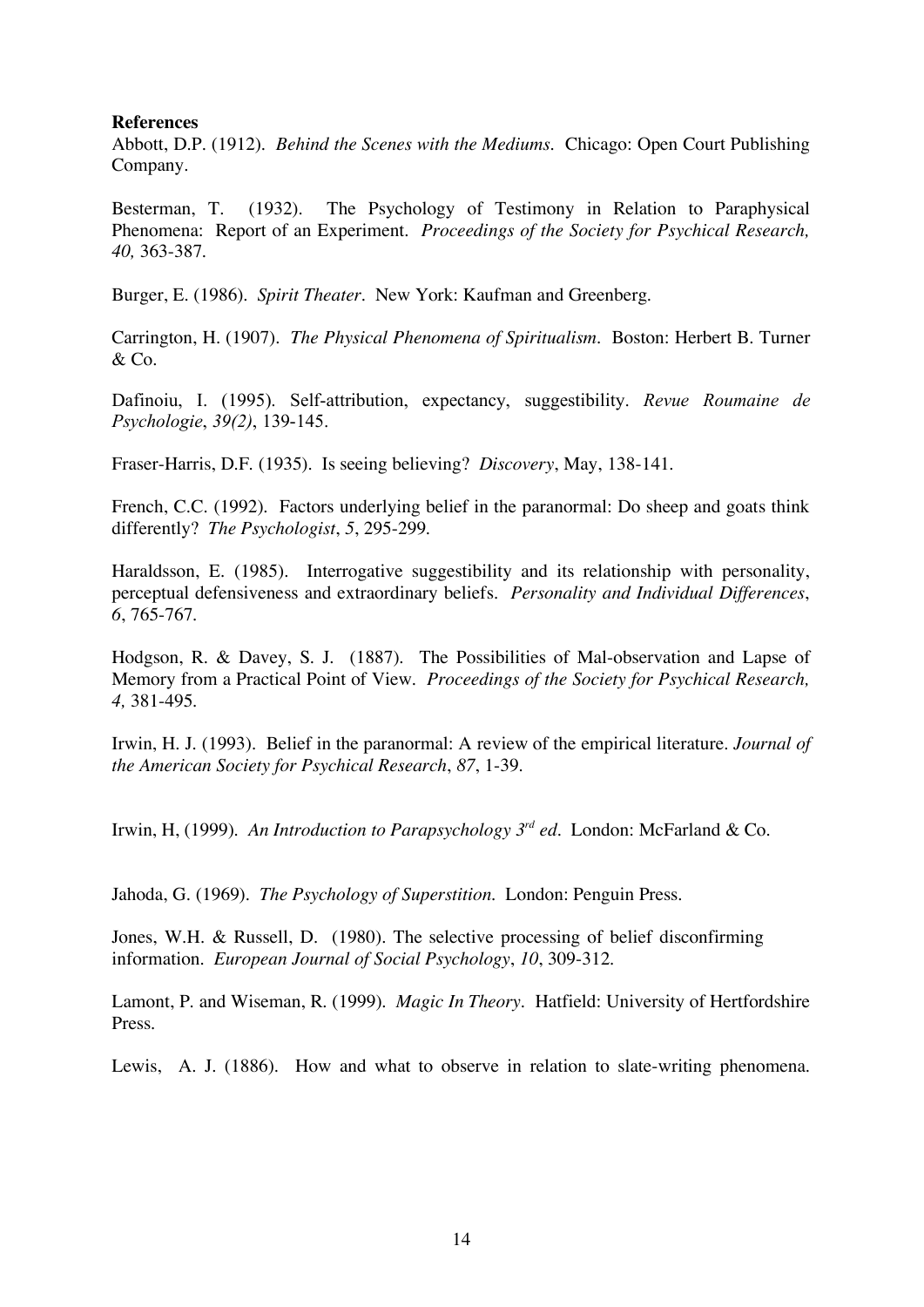*Journal of the Society for Psychical Research*, 362-375.

Pearsall, R. (1972). *The Table Rappers.* New York: St Martin's Press.

Rantzen, A. & Markham, R. (1992). The Reversed Eyewitness Testimony Design: More Evidence for Source Monitoring. *The Journal of General Psychology*, *119(1)*, 37-43.

Schooler, J.W. and Loftus. E. F. (1986). Individual differences and experimentation: complementary approaches to interrogative suggestibility, *Soc. Behav., 1,* 105-112.

Solomon, G. and Solomon, J. (1999). *The Scole Experiment.* Piatkus: London.

Stemman, R. (1975). *Spirits and Spirit Worlds.* The Dandury Press of Grolier Enterprises: New York.

West, D.J. (1982). Thoughts on testimony to the paranormal. *Parapsychology Review, 13(5),* 1-8.

Wiseman, R. , Smith, M and Wiseman, J. (1995). Eyewitness testimony and the paranormal. *Skeptical Inquirer*, November/December, 29-32.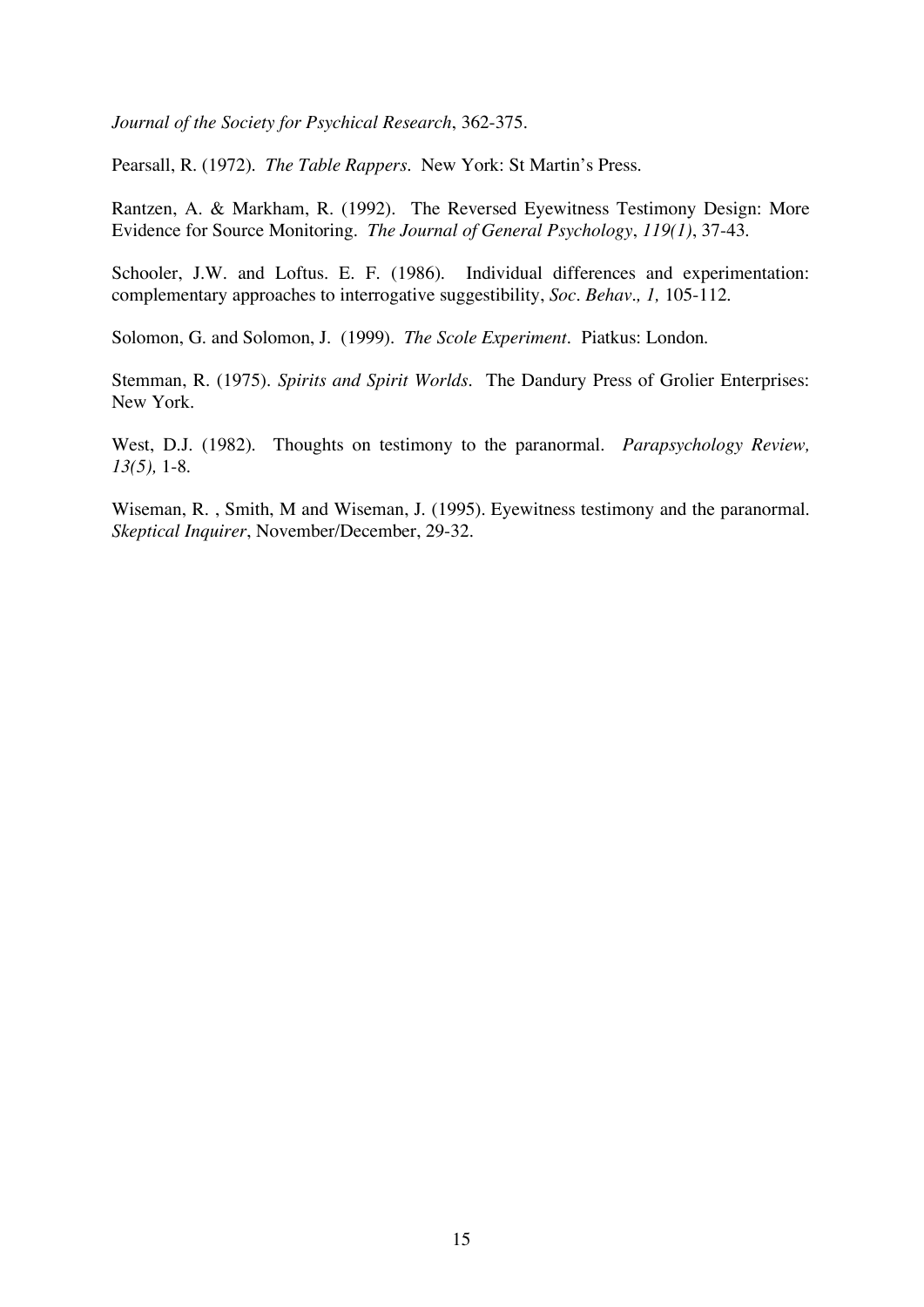**Tables**

|                  | <b>Believers</b> | Uncertain  | <b>Disbelievers</b> | <b>Overall</b> |
|------------------|------------------|------------|---------------------|----------------|
| Yes              |                  |            | 13                  | 34             |
|                  | $(36.1\%)$       | $(22.8\%)$ | $(33.3\%)$          | $(30.91\%)$    |
| <b>Uncertain</b> |                  | 16         | O                   | 34             |
|                  | $(33.3\%)$       | $(45.7\%)$ | $(15.4\%)$          | $(30.91\%)$    |
| <b>No</b>        |                  | 11         | 20                  | 42             |
|                  | $(30.6\%)$       | $(31.5\%)$ | $(51.3\%)$          | $(38.18\%)$    |

*Table 1: Numbers (and percentages) of Believers, Uncertain and Disbelievers responding Yes, Uncertain and No to the statement 'During the seance the table moved'.*

|                  | <b>Believers</b> | <b>Uncertain</b> | <b>Disbelievers</b> | <b>Overall</b> |
|------------------|------------------|------------------|---------------------|----------------|
| Yes              |                  |                  | O                   |                |
|                  | $(5.56\%)$       | $(8.57\%)$       | $(15.38\%)$         | $(10\%)$       |
|                  |                  |                  |                     |                |
| <b>Uncertain</b> |                  |                  |                     | 13             |
|                  | $(13.89\%)$      | (8.57%)          | $(12.82\%)$         | $(11.82\%)$    |
| N <sub>o</sub>   | 29               | 29               | 28                  | 86             |
|                  | $(80.56\%)$      | $(82.86\%)$      | (71.79%)            | $(78.18\%)$    |

*Table 2: Numbers (and percentages) of Believers, Uncertain and Disbelievers responding Yes, Uncertain and No to the statement 'During the seance the handbell moved'.*

|           | <b>Believers</b> | <b>Uncertain</b> | <b>Disbelievers</b> | <b>Overall</b> |
|-----------|------------------|------------------|---------------------|----------------|
| Yes       |                  |                  |                     |                |
|           | 18.92%           | $0\%$            | 11.76%              | 11%            |
| Uncertain |                  |                  |                     |                |
|           | 21.62%           | 10.34%           | 11.76%              | 15%            |
| No        | 22               | 26               | 26                  | 74             |
|           | 59.46%           | 89.66%           | 76.47%              | 74%            |

*Table 3: Numbers (and percentages) of Believers, Uncertain and Disbelievers responding Yes, Uncertain and No to the statement 'During the seance the handbell moved'.*

|                  | <b>Believers</b> | Uncertain   | <b>Disbelievers</b> | <b>Overall</b> |
|------------------|------------------|-------------|---------------------|----------------|
| <b>Yes</b>       |                  |             |                     | 10             |
|                  | 5.41%            | 13.79%      | 11.76%              | 10%            |
| <b>Uncertain</b> |                  |             |                     | 16             |
|                  | 10.81%           | 13.79%      | 23.53%              | 16%            |
| N <sub>o</sub>   |                  | $2^{\cdot}$ | 22                  | 74             |